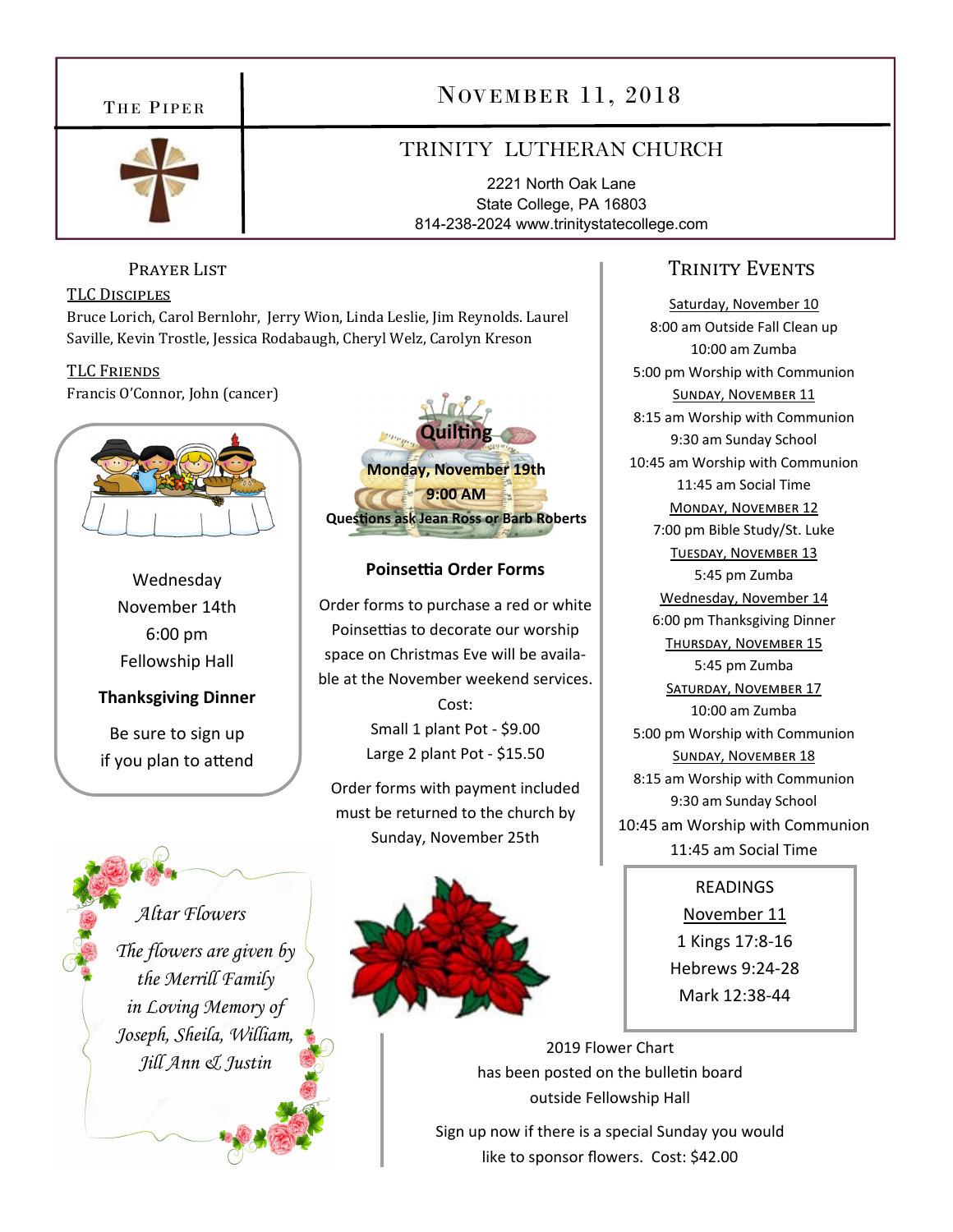### **VOLUNTEERS NEEDED TO RING BELLS FOR THE INTERFAITH HUMAN SERVICES WISHING WELL CAMPAIGN**

As has been the tradition for many years, members of Trinity will be participating in ringing bells during the Christmas season. The money raised through bell ringing will help to provide essential resources to low-income Centre County residents that help them create solutions to become more self-sufficient.

The date for Trinity to ring bells is *Friday, November 23 from 9 am to 9 pm at Meyer Dairy. November 23 (Black Friday), is the day after Thanksgiving and the day before the Penn State vs Maryland home football game. Ringing bells is a great way to get into the holiday spirit. It's also a way to spend some time with your children or grandchildren letting them know that by helping to ring bells they are helping those less fortunate.* 

The sign-up sheet will be posted on the Fellowship Hall door through Sunday, November 11. We need 12 slots filled over a 12 hour period so please consider signing up with your spouse, friend, and your children or grandchildren. Singing carols or playing instruments is always welcome. If you would like to ring bells, but cannot do it on November 23 or all the spots are filled, please contact me. There may be other days and times that need to be filled. Once again, thank you!

### Esther Lauchle (814-404-3867).

Sunday, November 18th

**Harvest Home Sunday** 

Gifts may be given by using the Harvest Home Envelopes that will be available on Nov. 18th

Please make checks payable to Trinity and use the special envelopes located on the stand at the back of the sanctuary.

This is sponsored by Allegheny Lutheran Social Ministries

Your gifts enhance the culinary services programs at The Lutheran Home at Hollidaysburg, The Lutheran Home at Johnstown and The Oaks at Pleasant Gap by providing nourishing meals for those residents in our care every day.

### **PTBA**

### **13th Annual Winter Clothing Drive**

The Patton Twp Business Association **is collecting New or Gently Used** winter coats, winter boots, scarves, gloves & hats for the

BURROWES STREET YOUTH HAVEN

as part of the Center County Youth Service Bureau (YSB) in State College for boys and girls between the ages of 12‐18

> Donations will be collected until Friday, December 21st, 2018



### **2019 Living Lutheran Magazine**

It's that time of year. Time to sign up or renew Living Lutheran Magazine Subscriptions for 2019

Annual Cost: \$11.00

Make checks payable to Trinity, note in the memo line for Living Lutheran & place in the offering plate. DEADLINE: 11/28/2018 Questions: Contact Beth Robbins or Jean Quinn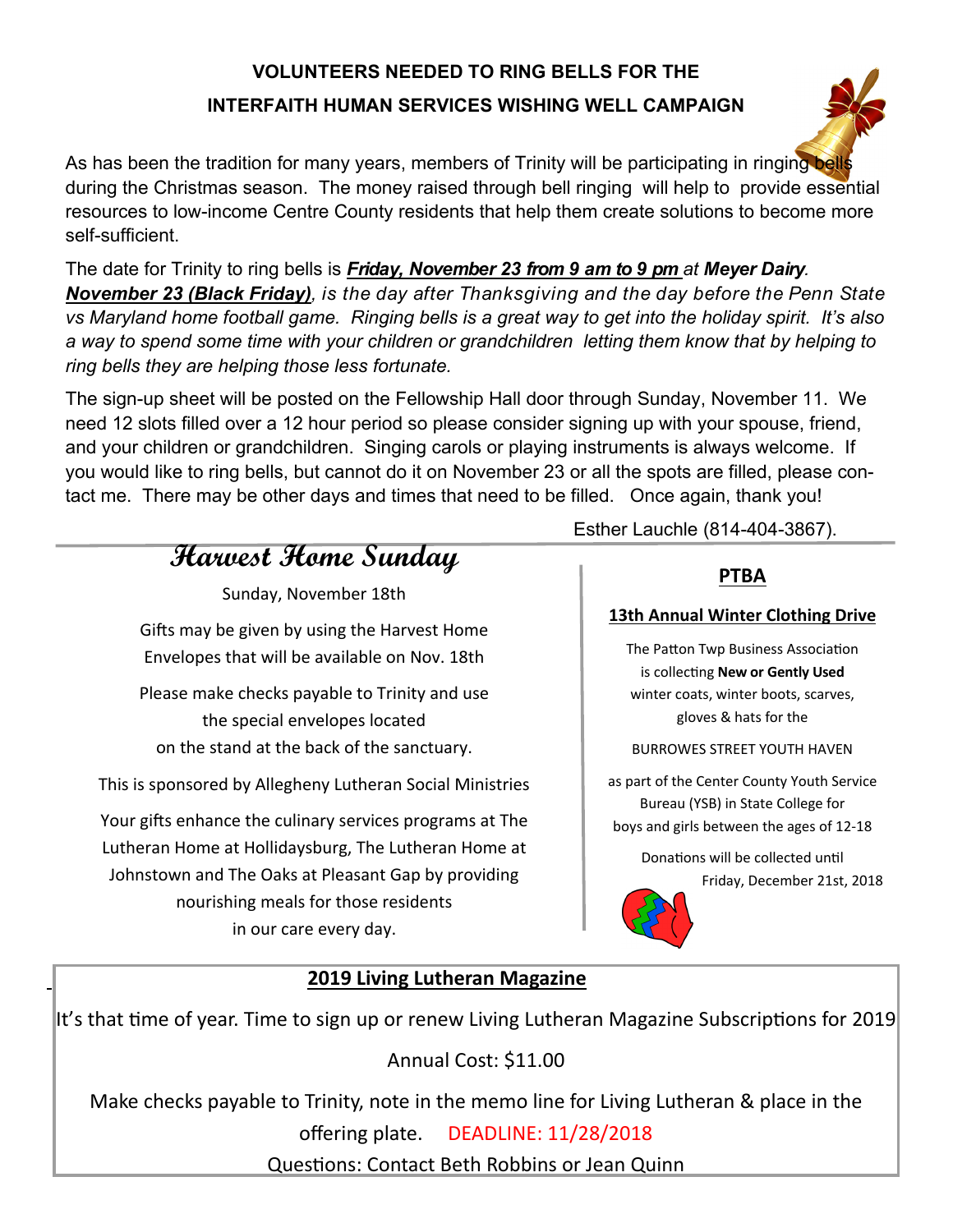### **Outdoor Cleanup on November 10**

Please lend a hand with fall outdoor cleanup on Saturday, November 10, from 8 un‐ til noon. Come for an hour, or come for the whole morning. We'll rake leaves, clean gutters, and do a little pruning. Bring your leaf blowers, tarps, rakes, and pruning tools. **Rain date: November 17**

Depending on the weather and turnout, there are several other little jobs to take care of. For example:

- Mulch
- Wash the shed's windows
- Paint the base of our steeple
- Paint the outside door near the air conditioner
- Caulk
- Plant a tree



# Sunday, November 11th

Thank You Veterans!!

### The Oaks Birthday Party

December is the month our church provides the birthday party for The Oaks, our Lutheran Home in Pleasant Gap.

As usual, we need prizes (i.e. jewelry, tooth brushes, 300‐500 piece puzzles, money, etc.)

Also needed are 3 dozen cupcakes.

If the Lord leads you to this endeavor or if you have questions, please contact: Linda Lorich or Jean Quinn







### Park Forest Preschool Craft Kits

Trinity has a tradition of providing craft kits for the children participating in the Park Forest Preschool program. This year there are 34 children.

**Next week** there will be a Christmas Tree in the Narthex with name tags. You will be able to select a name tag to provide a kit.

> Kits should contain: Blunt Scissors, Construction Paper, Crayons, Glue Stick, Scotch Tape and a Writing Tablet.

The kit needs to be wrapped with the name tag attached and returned by December 9th